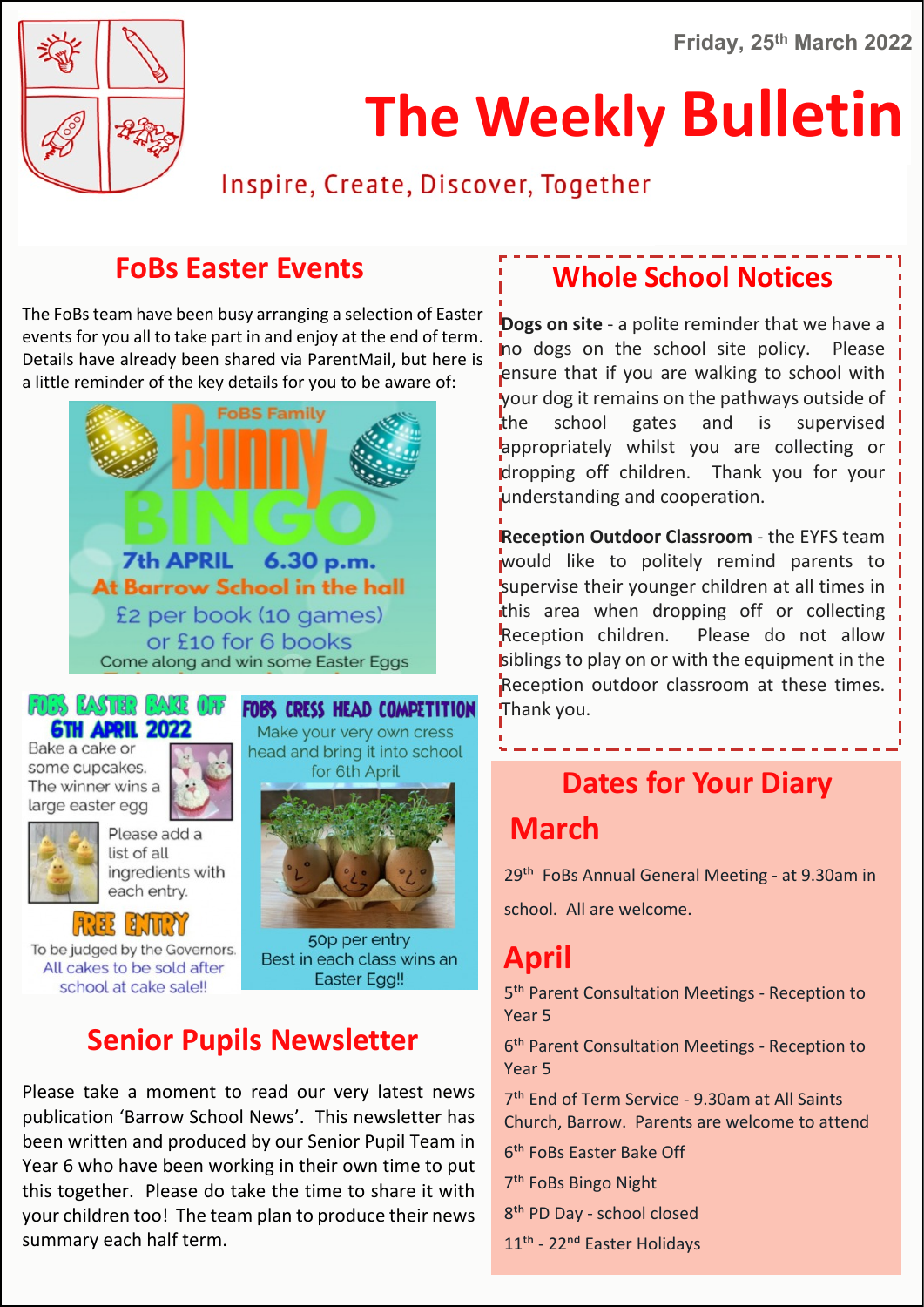### **School Highlights from the Last Week…**



**YEAR 1 VISIT TO THE CHURCH**

On Monday the children in Year 1 changed into their very best clothes and took part in a role-play baptism at Barrow church. Reverend Lynda was very happy to complete the two services for Sky Rocket Jones and Ruby Bubble Baker. Each baby had parents, God parents and big siblings in attendance. We watched as Lynda blessed the water in the font, drew the sign of the cross on each baby's head and used the shell to bless the baby with holy water. It was a very special day and we were pleased that our new school Governor, John Gadd, was available to share it with us.



**COMPUTING IN YEAR 5**

This week, Year 5 were lucky enough to have Mr Templeton from Suffolk Computing Hub come in and teach them all about Virtual Reality and Augmented Reality in their latest computing lessons.